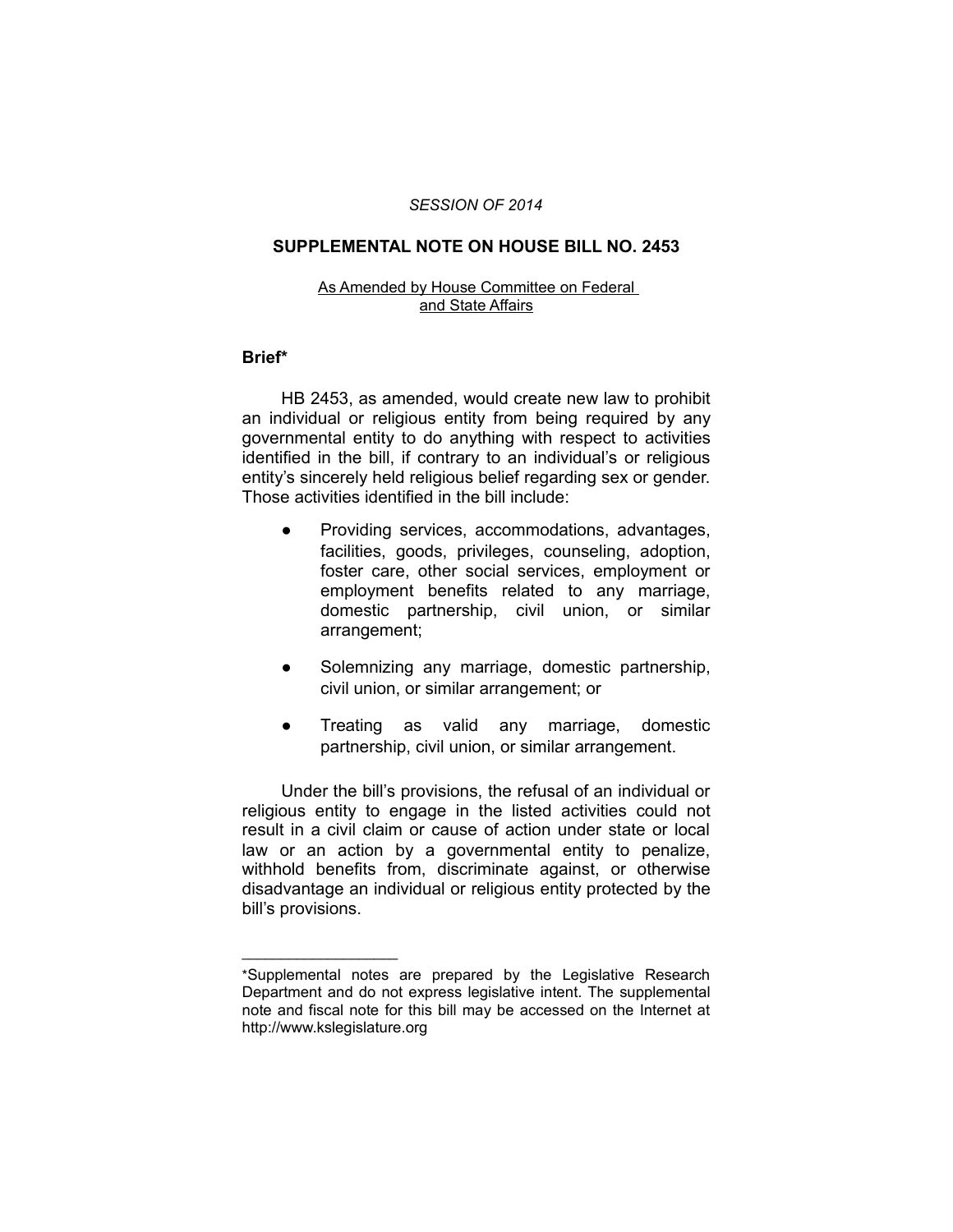The bill would allow individuals or religious entities named in such a civil action, administrative action, or other action by a governmental entity to use the provisions of the bill as a defense and move to dismiss the action. Administrative tribunals would be able to transfer jurisdiction of such a motion to dismiss to a district court with proper venue within 15 days of the motion being filed with the administrative tribunal.

The bill would require the district court to decide whether the protections of the law applied within 60 days of the transfer from an administrative tribunal. No additional discovery or fact-finding could be conducted by the district court prior to that court's decision. If the protections of the bill's provisions were found to apply, the bill would allow the individual or religious entity named in the cause of action to recover all reasonable attorney fees, costs, and damages incurred as a result of being named in the action.

If an individual were employed by a governmental entity or non-religious entity, and that individual declined to provide a lawful service otherwise consistent with that entity's duties or policies, then the employer providing such service, in directing the performance of such service, would be required to promptly provide another employee to provide the service or otherwise ensure the service was provided, if it could be done without undue hardship to the employer.

The bill would define "religious entity" as an organization, regardless of its status as non-profit or for-profit and regardless of whether its activities are deemed wholly or partly religious, that is:

- A religious corporation, association, educational institution, or society;
- An entity operated, supervised, or controlled by, or connected with a religious corporation, association, educational institution, or society; or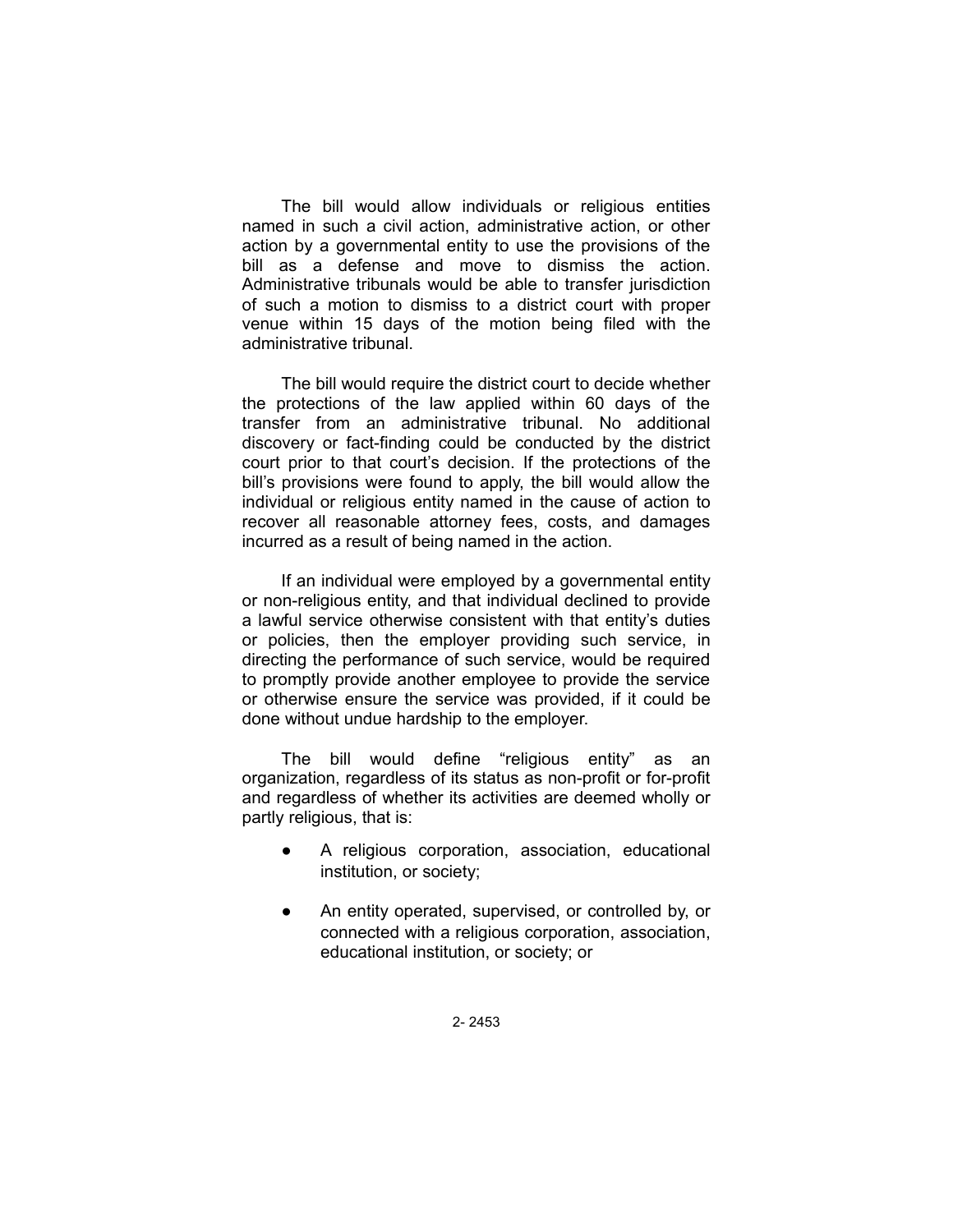A privately-held business operating consistently with its sincerely held religious beliefs, with regard to any activity described in the bill.

The bill also would define "governmental entity" as the executive, legislative, and judicial branches, and any and all agencies, boards, commissions, departments, districts, authorities, or other entities, subdivisions or parts whatsoever of state and local government, as well as any person acting under color of law.

Finally, the bill would state that if any word, phrase, clause, or provision is held invalid, the remaining provisions shall be given effect without the invalid provision. The bill also would specify that none of the provisions shall be construed to allow individuals or entities to perform any marriage prohibited by state law, including, but not limited to, laws relating to plural marriage, incest, consanguinity, and marriageable age.

# **Background**

At the House Committee hearing on the bill, Representative Macheers, along with representatives from the American Religious Freedom Program, the Kansas Family Policy Council, and the Kansas Catholic Conference presented testimony in support of the bill. Representatives from Equality Kansas, ACLU Kansas, the MainStream Coalition, and Americans for Separation of Church and State and four citizens presented opponent testimony. Written testimony in opposition to the bill was provided by the MainStream Coalition; the College Hill United Methodist Church in Wichita, Kansas; the National Organization for Women (NOW); and two citizens.

The House Committee amended two provisions in the bill. One amendment added language specifying if a governmental entity or other non-religious entity employs an individual who refuses to provide lawful service under the